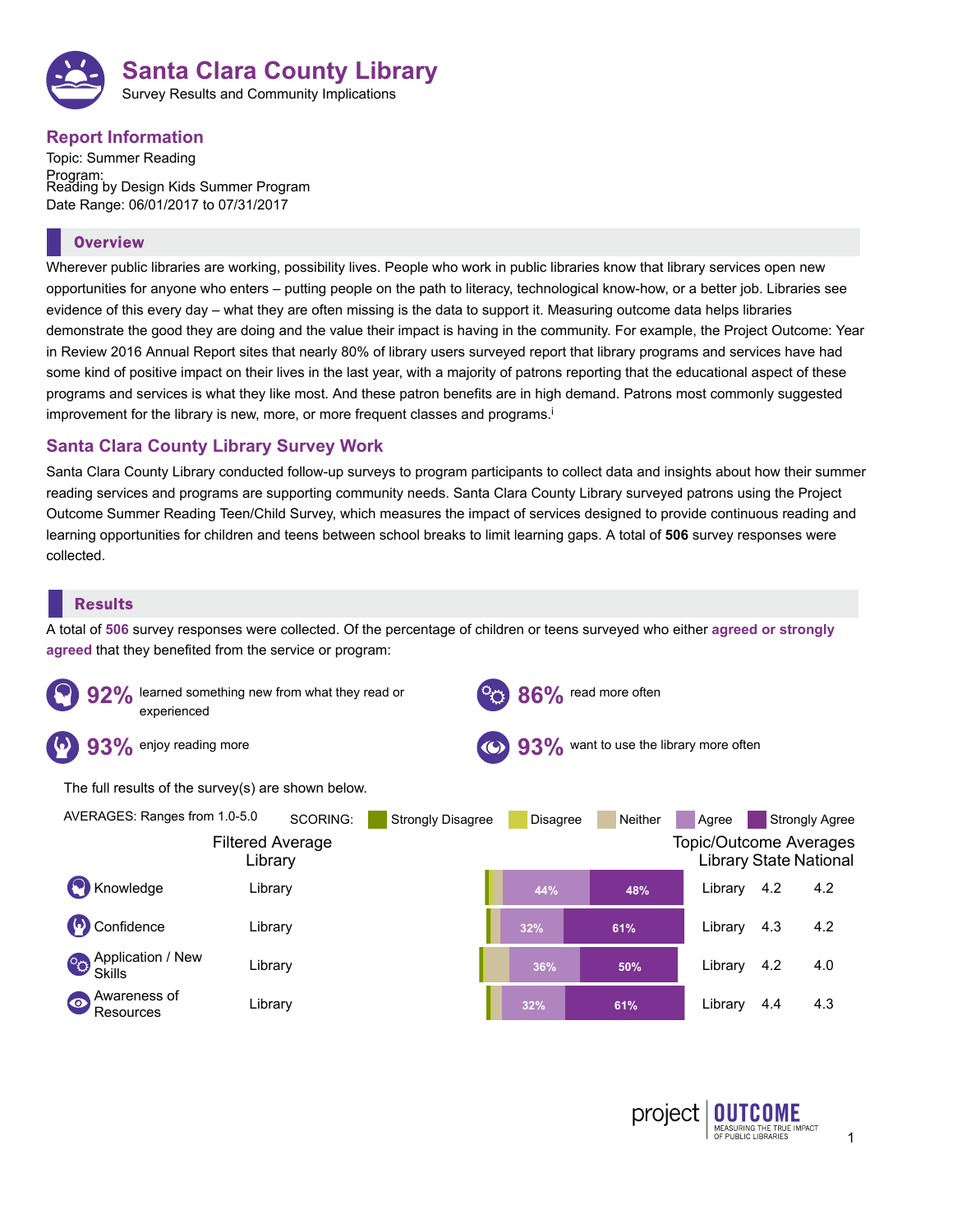A total of **506** survey responses were collected across **1** surveys. The list of programs surveyed are shown in the table below.

|                                                     |                                                        |                   | <b>Response</b> |
|-----------------------------------------------------|--------------------------------------------------------|-------------------|-----------------|
| <b>Program Name</b>                                 | <b>Survey Name</b>                                     | <b>Attendance</b> | Rate            |
| Reading by Design Kids Summer<br>Program - 6/1/2017 | Reading by Design Kids Summer Program<br>$-06/01/2017$ | 0                 | N/A             |

#### **Additional Survey Information**

The library also asked the following questions:

- What did you like most about the program/service?
- What could the library do to help you continue to learn more?

## **About the Surveys**

The Project Outcome surveys were developed by the Public Library Association's Performance Measurement Task Force, which is comprised of a diverse group of public and state library leaders, consultants, data researchers and analysts. The surveys are designed to help libraries measure the outcomes of programs and services and the impact they have on patrons. The results are intended to show a direction of change, not rigorous statistical proof of change. To learn more about Project Outcome, visit www.projectoutcome.org (https://www.projectoutcome.org).

## **Implications for Community Impact**

Summer reading programs are an essential public library service that benefits a range of patrons from children, teens and adults. Public libraries intend summer reading programs to be engaging and fun while providing structure that supports ongoing learning opportunities for adults and protects against literacy backsliding for children out of school.

- Summer reading programs are particularly important for children transitioning from "learning to read" to "reading to learn" education levels. According to a three-year study by Dominican University's Graduate School of Library and Information Studies, students who participate in their local library's summer reading program significantly improve their reading skills.<sup>ii</sup>
- Children who participate in summer reading programs end up ahead of those who don't. The Lexile Framework provides a way to match a reader with an appropriate text within their reading level. Research shows that there is a 52 Lexile point gain for children who participate in summer reading programs.<sup>iii</sup> Summer reading programs reduce summer learning loss. Instead of losing knowledge and skills during the summer months, kids who attend summer reading programs actually show gains.
- Summer reading programs improve more than reading skills. In the Dominican University study, teachers report that children who participate in summer reading programs return to school with a more positive attitude about reading and higher level of confidence in the classroom, read beyond what is required, and perceive reading as important.<sup>iv</sup>
- Most people in the United States view public libraries as an integral part of the education system by providing resources to everyone, while also being advocates of digital and information literacy. A recent report produced by the Pew Research Institute found that those over the age of 15 feel that public libraries have an important role in fulfilling the educational needs of the community they serve. Specifically, 85% of the surveyed population feel that public libraries need to coordinate with schools in literacy programs and resources provided to children. In addition, 78% feel libraries adequately encourage literacy and an enthusiasm for reading.<sup>v</sup>

Topic: Summer Reading Survey Type: Teen/Child <sup>|</sup> Report Created On: 9/19/2017 <sup>2</sup>